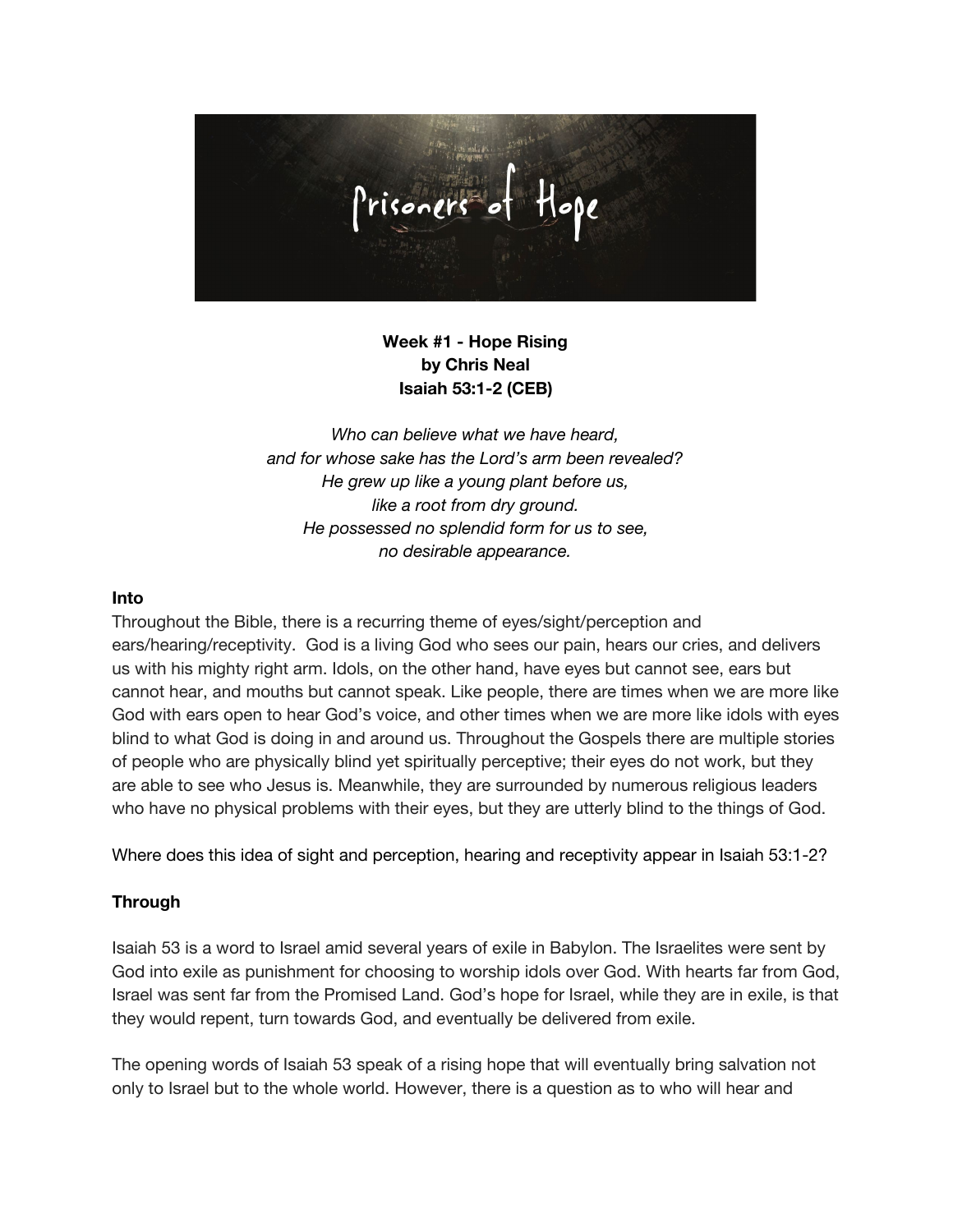believe, who will see the arm of the Lord (v. 1). Even the servant who will bring about salvation had no "splendid form" nor "desirable appearance" to catch our eye.

Discuss:

- As you think of someone who has "eyes to see" what God is doing in and around us, how would you describe that person? What are they like? What do they do? What do they love? How do you think they cultivate their "eyes to see"?
- How has God worked in unexpectant ways in your past? Can you think of a time where you found hope in a dark or broken situation?
- Where in your life now do you need to see hope rising?

# **Beyond**

Take a minute in silent prayer and consider the following questions. Do I have ears that hear and eyes that see what God is doing in and around me? If not, what is currently capturing my love and attention? If yes, what do you sense God is up to and how can you fully participate in that?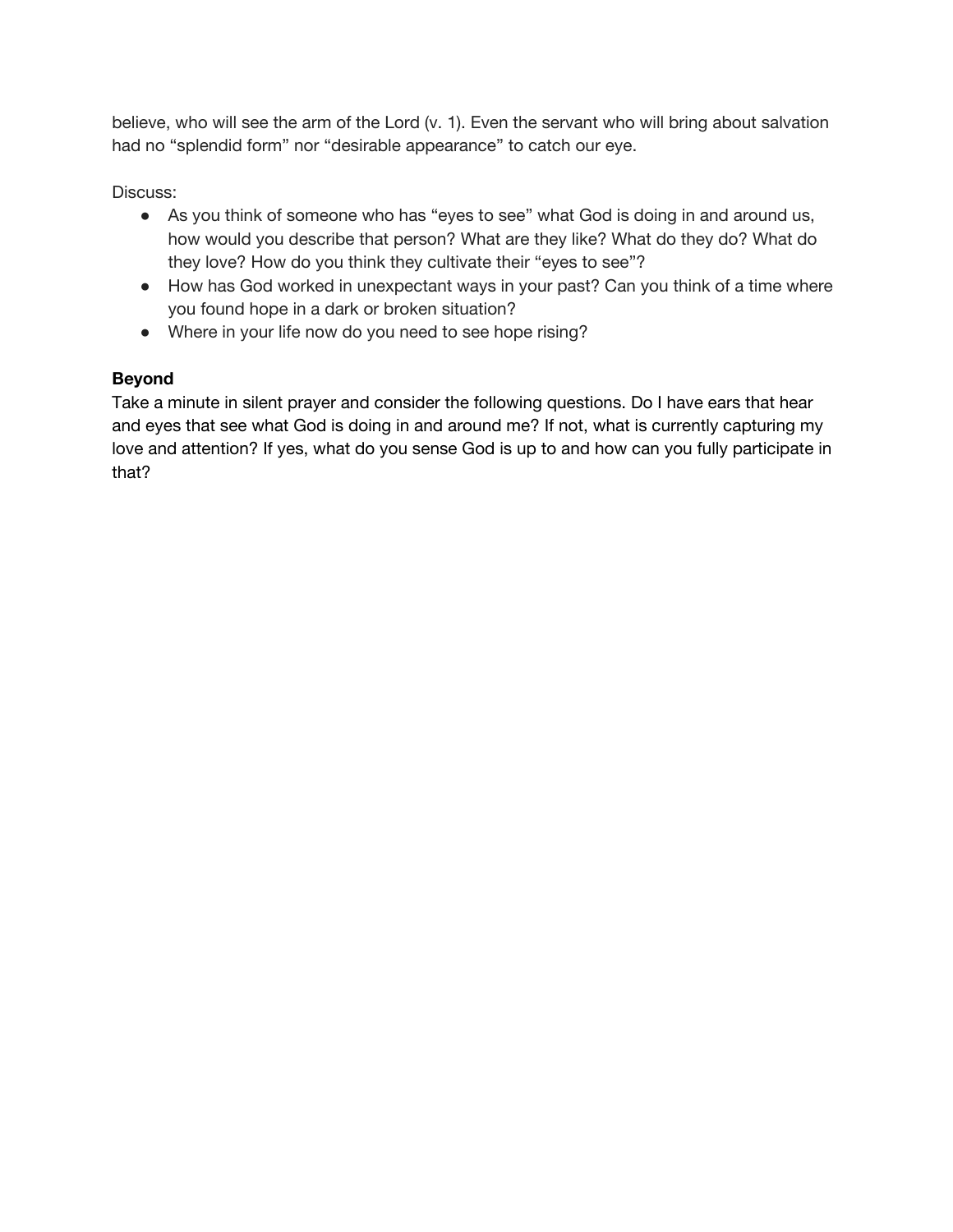

## **Week #2 - Hope Questioned by Jenn Graffius Isaiah 53:3-5 (CEB)**

*He was despised and avoided by others; a man who suffered, who knew sickness well. Like someone from whom people hid their faces, he was despised, and we didn't think about him. It was certainly our sickness that he carried, and our sufferings that he bore, but we thought him afflicted, struck down by God and tormented. He was pierced because of our rebellions and crushed because of our crimes. He bore the punishment that made us whole; by his wounds we are healed.*

#### **Into**

It felt like all was lost. Paul Hanson explains, "The exile was a time of profound spiritual searching on the part of the Jewish community. The institutions and customs that constitute the heart of its identity had been destroyed by a ruthless foreign power."[1] How was it possible for the people of God to be so scattered and destroyed? Weren't they supposed to be God's chosen people? Yet, they found themselves being ruled by their enemies, cast out of their beloved city, and wondering if God would turn his face away from them forever.

The book of Lamentations speaks of this deep grief in Jerusalem.

### **Lamentations 1:1-4**

*Oh, no! She sits alone, the city that was once full of people. Once great among nations, she has become like a widow. Once a queen over provinces, she has become a slave.*

*She weeps bitterly in the night, her tears on her cheek.*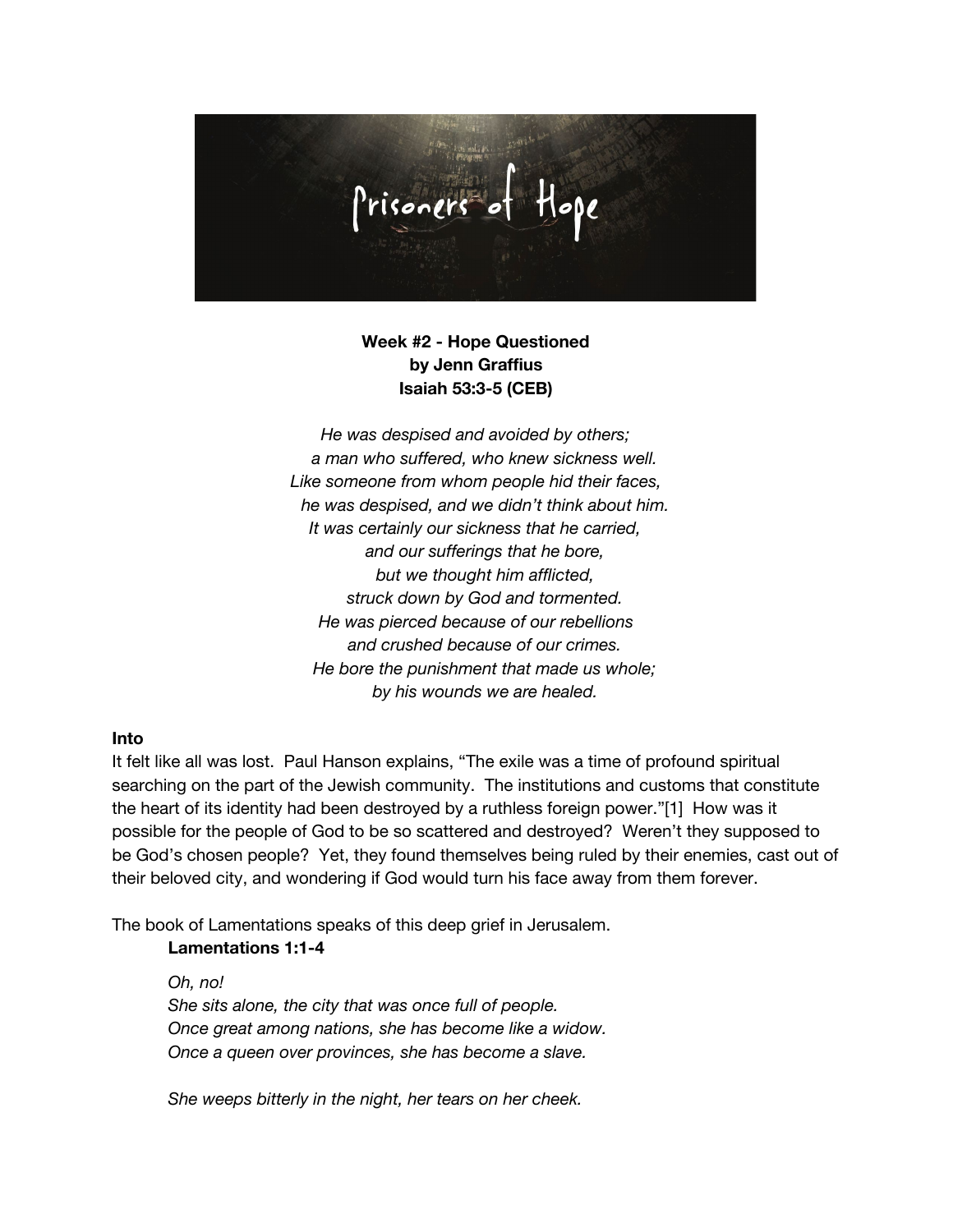*None of her lovers comfort her. All her friends lied to her; they have become her enemies.*

*Judah was exiled after suffering and hard service. She lives among the nations; she finds no rest. All who were chasing her caught her—right in the middle of her distress.*

*Zion's roads are in mourning; no one comes to the festivals. All her gates are deserted. Her priests are groaning, her young women grieving. She is bitter.*

Think of a time when you felt especially close to God. What was the experience like for you? Think of a time when you felt far away from God. What was the experience like for you? What would it be like if you wondered if you'd ever experience that closeness again or if you thought you'd experience that distance forever? How would that impact the way you live your life day to day?

## **Through**

Sometimes we enter into the Christian life under the belief that being a Christian is going to wash away all pain and suffering. But that is simply not true. The Christian life calls us to be unusual…to live outside of the mold set for us by the world and to live into this new kingdom. And that often happens through struggle. Sometimes we think we deserve peace because just because of who we are. And when pain and suffering come, as they often do, we get caught in our anger and pain and confusion. Suffering isn't something we associate with God's gift of peace. Pain and suffering isn't something that we think of enduring through to get that peace that God offers us.

In this Isaiah passage, we are introduced to a servant of the Lord who is so surrendered to God's will that he took upon himself all of the weight of the sin of the community. This servant was innocent, and he was obediently serving God's purpose. When all seems lost, this servant emerges as the one willing to carry to grief, pain, and sins of the community. This is a deep self-giving love.

Discuss:

- Have you found yourself in a season of suffering? How did you navigate your way through that season?
- Israel was in exile because they were not following God's ways. They had begun to make their own plans. Let's talk about consequences…is it fair for the one innocent servant to take on all of the grief and pain of the community? Why does God let this happen?
- Who or what do you live for? What, if taken away, would cause absolute devastation and loss?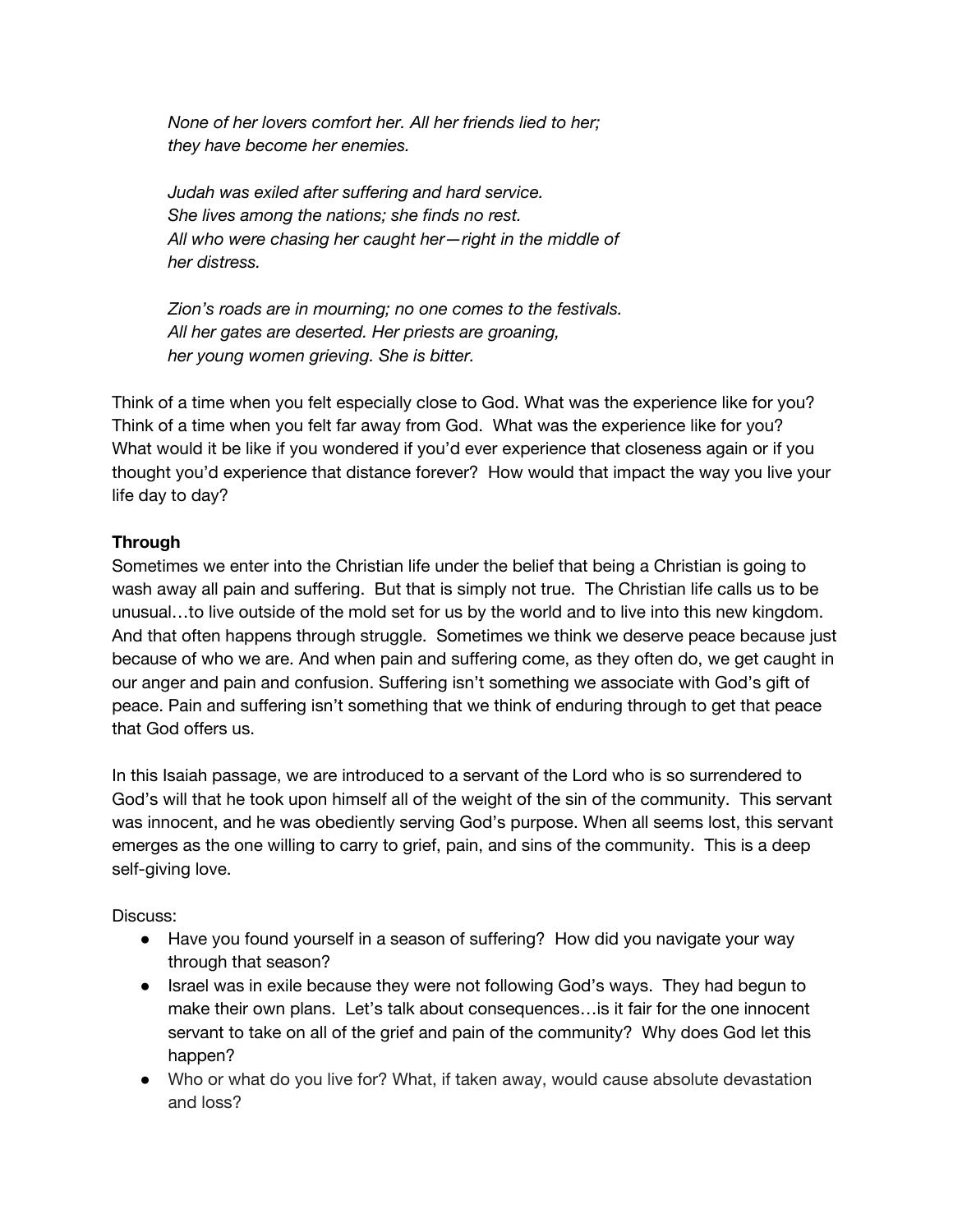● What words or images would you use to describe times when you have felt separated from God? What words or images would you use to describe times when you felt close to God?

## **Beyond**

Take a minute in silence. What is God saying to you? What is God's personal invitation for you from the Scripture?

[1] Hanson, Paul. Interpretation: Isaiah 40-66. P. 156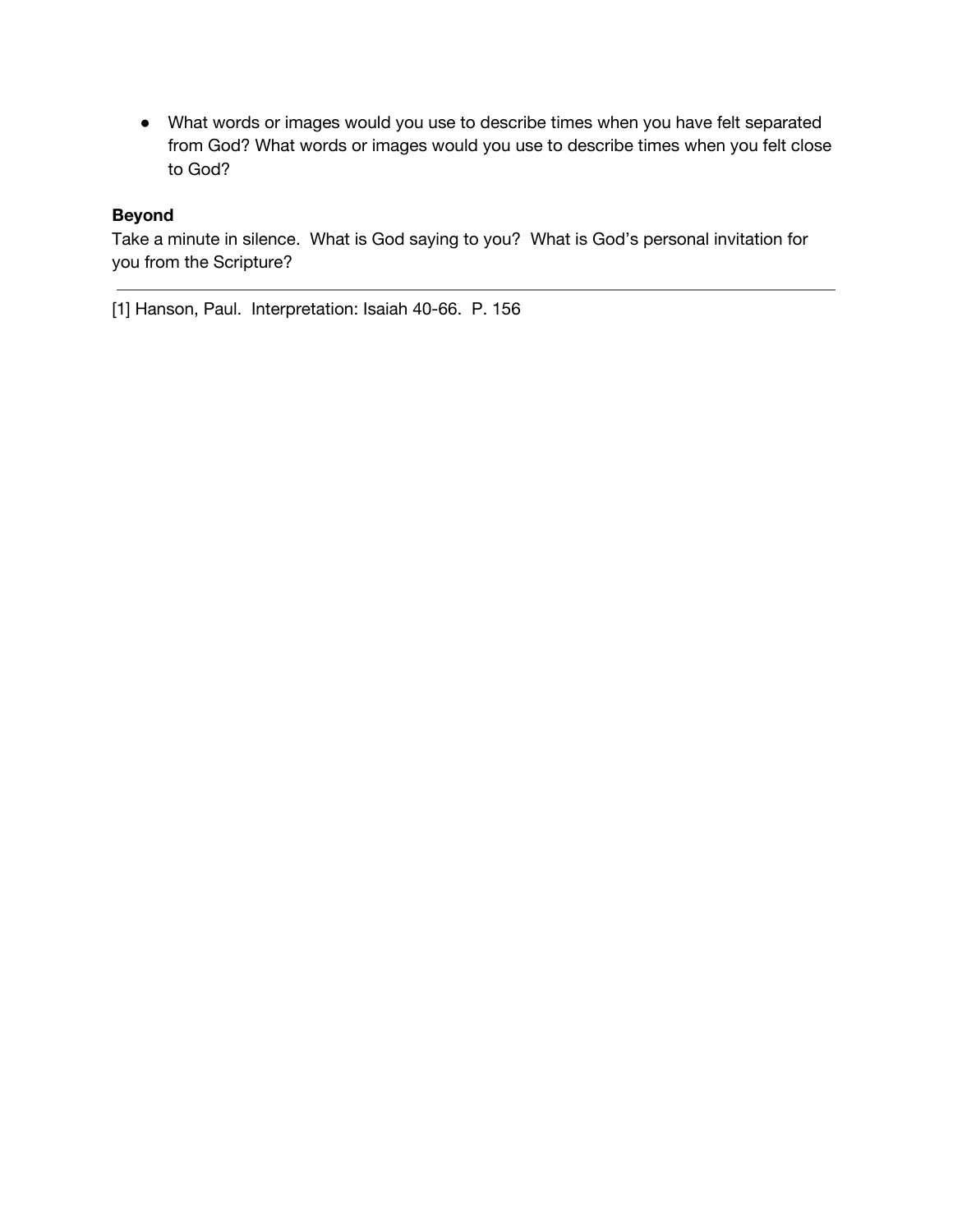

## **Devo #3-Hope With or Without Healing by Center for Vocational Ministry Team Isaiah 53:5-10a (CEB)**

*He was pierced because of our rebellions and crushed because of our crimes. He bore the punishment that made us whole; by his wounds we are healed. Like sheep we had all wandered away, each going its own way, but the Lord let fall on him all our crimes. He was oppressed and tormented, but didn't open his mouth. Like a lamb being brought to slaughter, like a ewe silent before her shearers, he didn't open his mouth.*

*Due to an unjust ruling he was taken away, and his fate—who will think about it? He was eliminated from the land of the living, struck dead because of my people's rebellion. His grave was among the wicked, his tomb with evildoers, though he had done no violence, and had spoken nothing false. But the Lord wanted to crush him and to make him suffer.*

#### **Into**

In the book of Daniel, we see a picture of ideal faithfulness in Shadrach, Meshach, and Abednego. Without wading too deeply into the details of the story, let us remember their situation. They were Jewish men living in exile in Babylon as government workers for the empire. The emperor had recently built a large statue and demanded that whenever the musicians played, all workers must stop working and bow down in the worship of the statue. However, the next time the music plays, these good and faithful Jewish men refused to bow down and worship this idol, believing that Yahweh alone is worthy of praise, which results in them facing execution at the hands of the emperor. Let us listen to their words in the face of execution: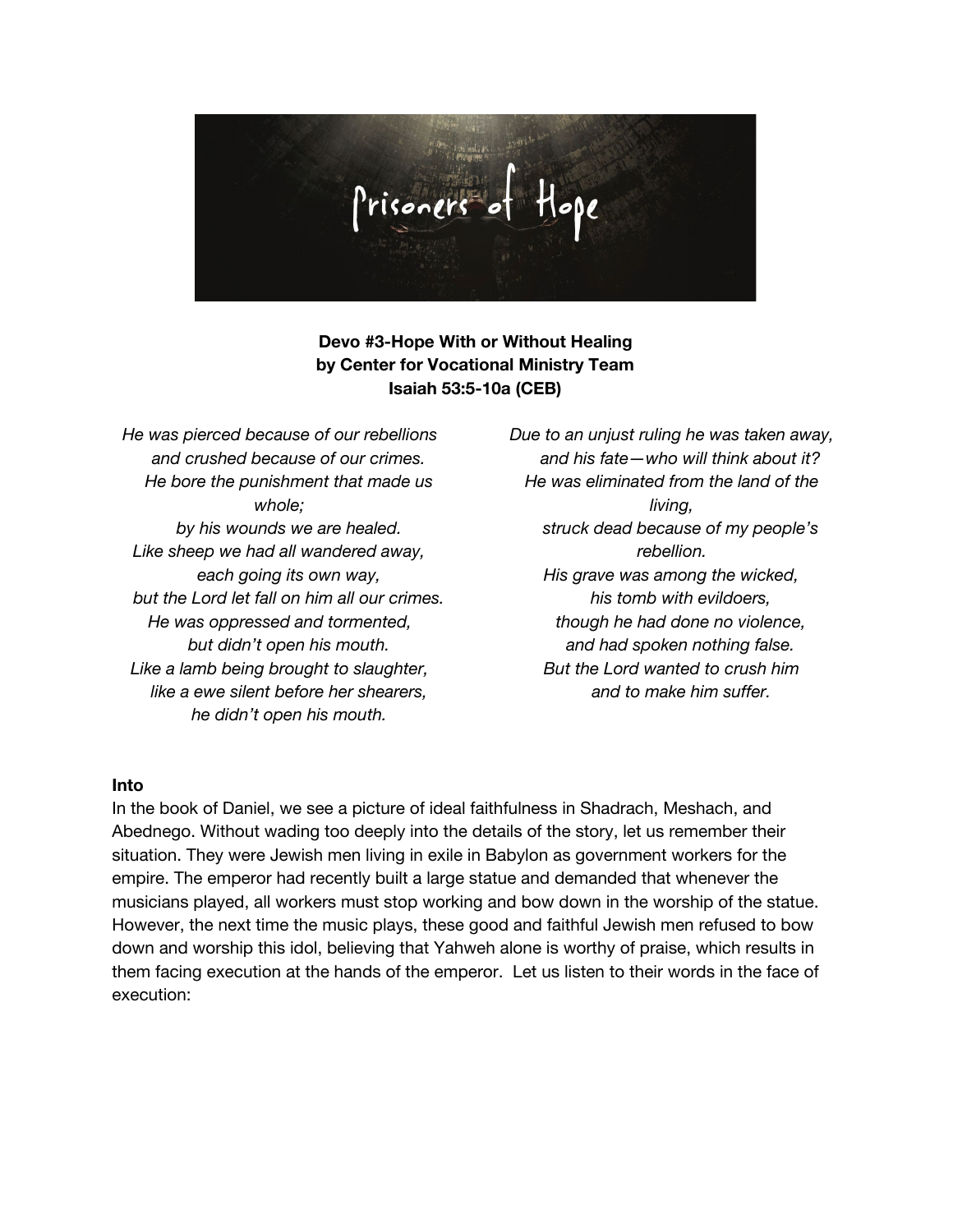### *Daniel 3:17-18 (NIV)*

If we are thrown into the blazing furnace, the God we serve is able to deliver us from it, and he will deliver us from Your Majesty's hand. But even if he does not, we want you to know, Your *Majesty, that we will not serve your gods or worship the image of gold you have set up."*

We see in their words a commitment to God that transcends their situation. They know God can save them, they believe God will save them, and they will remain faithful to God even if God does not save them.

This is not simply ancient wisdom, but timeless wisdom. Jim Collins, in his book *Good to Great*, shares a story of Admiral Jim Stockdale, who was the highest ranking US military officer in the "Hanoi Hilton" prisoner-of-war camp during the Vietnam War. Stockdale was tortured over twenty times during his eight-year imprisonment. According to Collins, "Stockdale lived out the war without any prisoner's rights, no set release date, and no certainty as to whether he would even survive to see his family again." (*Good to Great,* p.83-84) Stockdale did survive. He became a national hero and spent the later years of his life studying philosophy at Stanford University. When asked how in the world he survived eight years in a brutal prisoner-of-war camp, he explained, "I never lost faith in the end of the story. I never doubted not only that I would get out, but also that I would prevail in the end and turn the experience into the defining event of my life, which, in retrospect, I would not trade." Stockdale continues, "You must never confuse faith that you will prevail in the end--which you can never afford to lose--with the discipline to confront the most brutal facts of your current reality, whatever they might be." (*Good to Great,* p. 84-85) The Stockdale Paradox teaches us that we must retain faith that we will prevail in the end *and* we must also confront the most brutal facts of our current reality. Faith and hope are more than basic optimism. It is a deep belief that though the current situation is deeply broken, it is not the end of the story.

We invite you to carry these thoughts with you as you read our passage for today, Isaiah 53:5-10a.

### **Through**

Dallas Willard, in his book *The Divine Conspiracy-Rediscovering Our Hidden Life In God,* shares that "We are greatly strengthened for life in the kingdom now by an understanding of what our future holds, and especially of how that relates to our present experience. For only then do we really understand what our current life is and are we able to make choices that agree with reality." (The Divine Conspiracy, p. 387)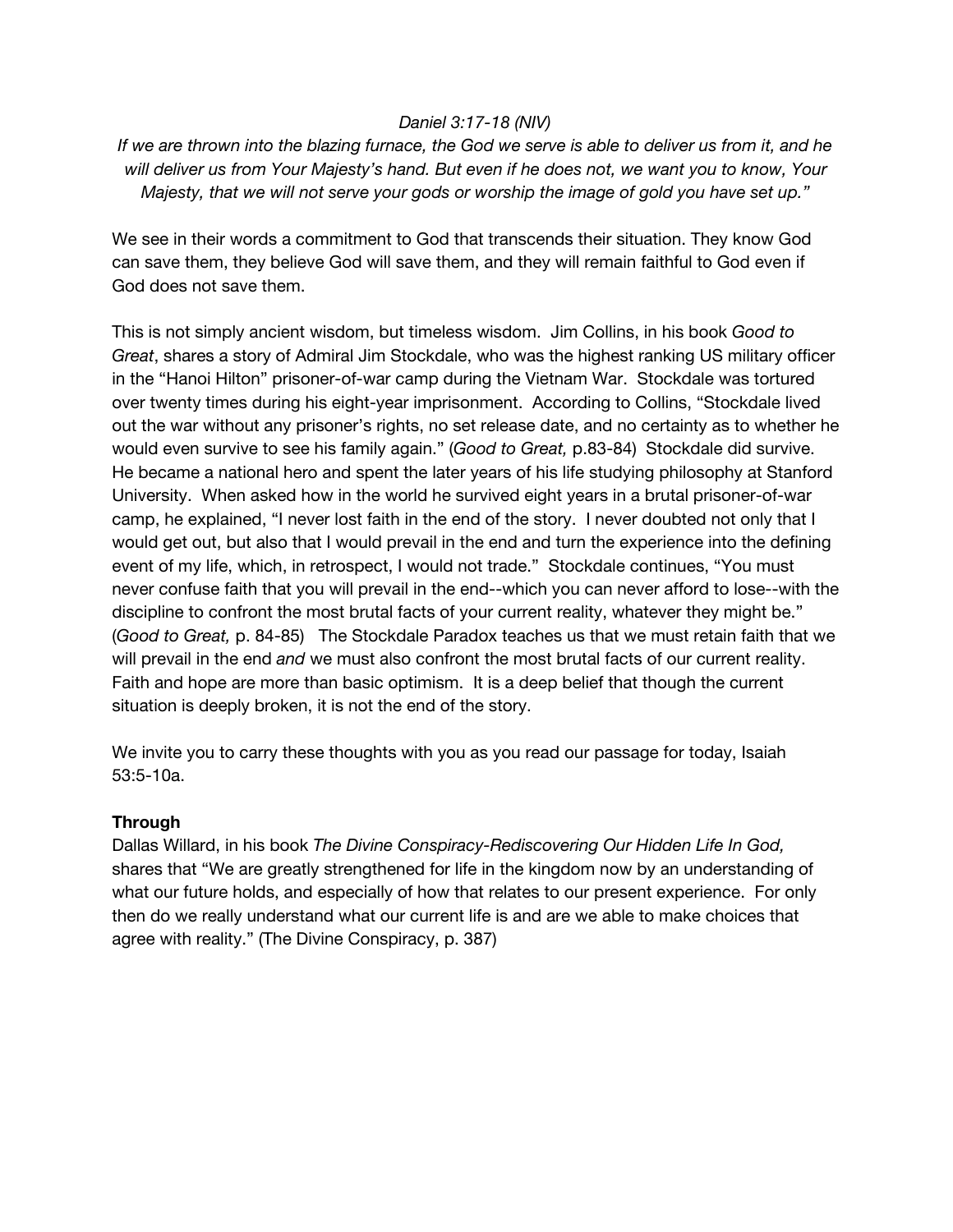**Discuss**

- What does it look like to have a faith that transcends uncertainty?
- Jim Collins (*Good to Great,* p. 84-85) says that "Faith and hope is more than basic optimism." Do you agree? Why? Why not?
- List the verbs found in verses 5-10a. What does this reveal about the Suffering Servant? His compassion? His love for others? His love for you?
- Speaking from your own experiences how can strength be found in the suffering?

## **Beyond**

As a six-week-old baby, the great hymn writer Fanny Crosby had an eye inflammation. Since their family physician was away, a substitute physician came. His treatment caused Fanny to lose her sight. When people asked her if she was angry about losing her sight, Fanny would say that at an early age, she "resolved to leave all care to yesterday and to believe that the morning would bring forth its own peculiar joy."

A well-meaning minister once told her that it was a pity she didn't have her sight. She responded, "If at birth I had been able to make one petition to my Creator, it would have been that I should be born without the ability to see."

"Why?" asked the minister.

She replied, "because when I get to heaven, the first sight that shall ever gladden my eyes will be that of my Savior."

She wrote several hymns that speak of seeing her Savior face-to-face but this one is especially poignant, saying,

When my lifework is ended, and I cross the swelling tide,

When the bright and glorious morning I shall see;

I shall know my Redeemer when I reach the other side,

And His smile will be the first to welcome me.

*Refrain*

I shall know Him, I shall know Him,

And redeemed by His side I shall stand,

I shall know Him, I shall know Him,

By the print of the nails in His hand.

Through the gates to the city in a robe of spotless white,

He will lead me where no tears will ever fall;

In the glad song of ages I shall mingle with delight;

But I long to meet my Savior first of all.

While this story is an example of someone who has endured great suffering and has emerged with a new hope-filled perspective, we don't intend for our sharing of this story to diminish the deep pain of suffering. Hope is not the denial of suffering. It is likely that Fanny's hope-filled perspective came out of a long journey with many difficult days and nights. We want to be honest about suffering...that suffering is hard...it is a struggle. But we are also a community of hope. We know that suffering isn't the end of the story. It is with great hope that we endure and press on in the midst of painful life situations.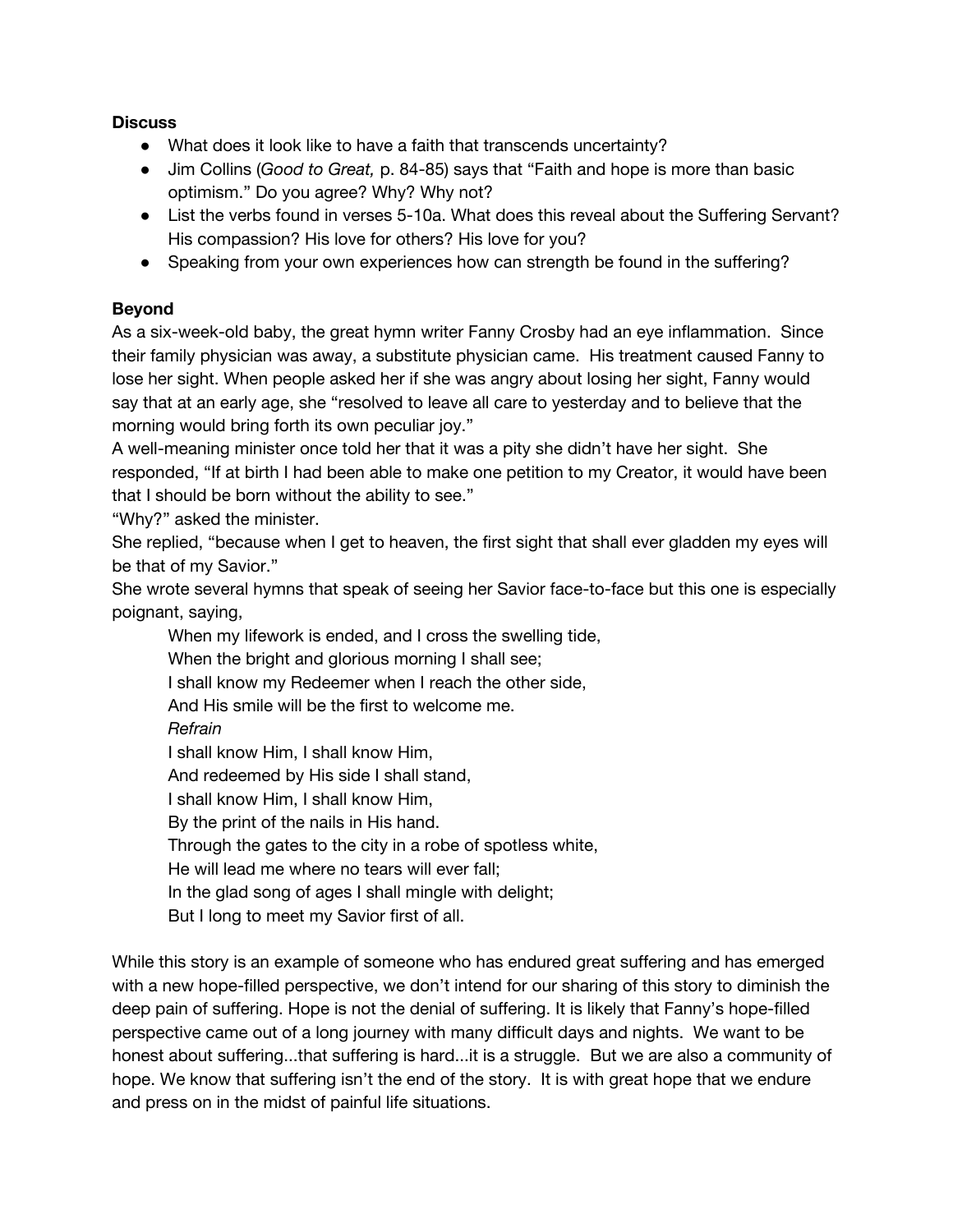#### *What has the suffering in your own life taught you?*

Dare to reach out and touch your wounds or that of someone you love and be open to what they offer you. In the power of the Holy Spirit, they too may bring you peace and lead you anew with a purpose and passion that you have yet to experience. I know this is difficult, that we feel small and weak and afraid of pain and suffering. But we must not lose hope in the end of the story. We must look for the ways that the power of God is at work in us, transforming death into life, suffering into peace--that God is doing what seems impossible in and through us.

As we close this session, take a few minutes to listen to and reflect on the words of this song: **Oh [Great](https://youtu.be/D_dUUg4InkM) God Give Us Rest**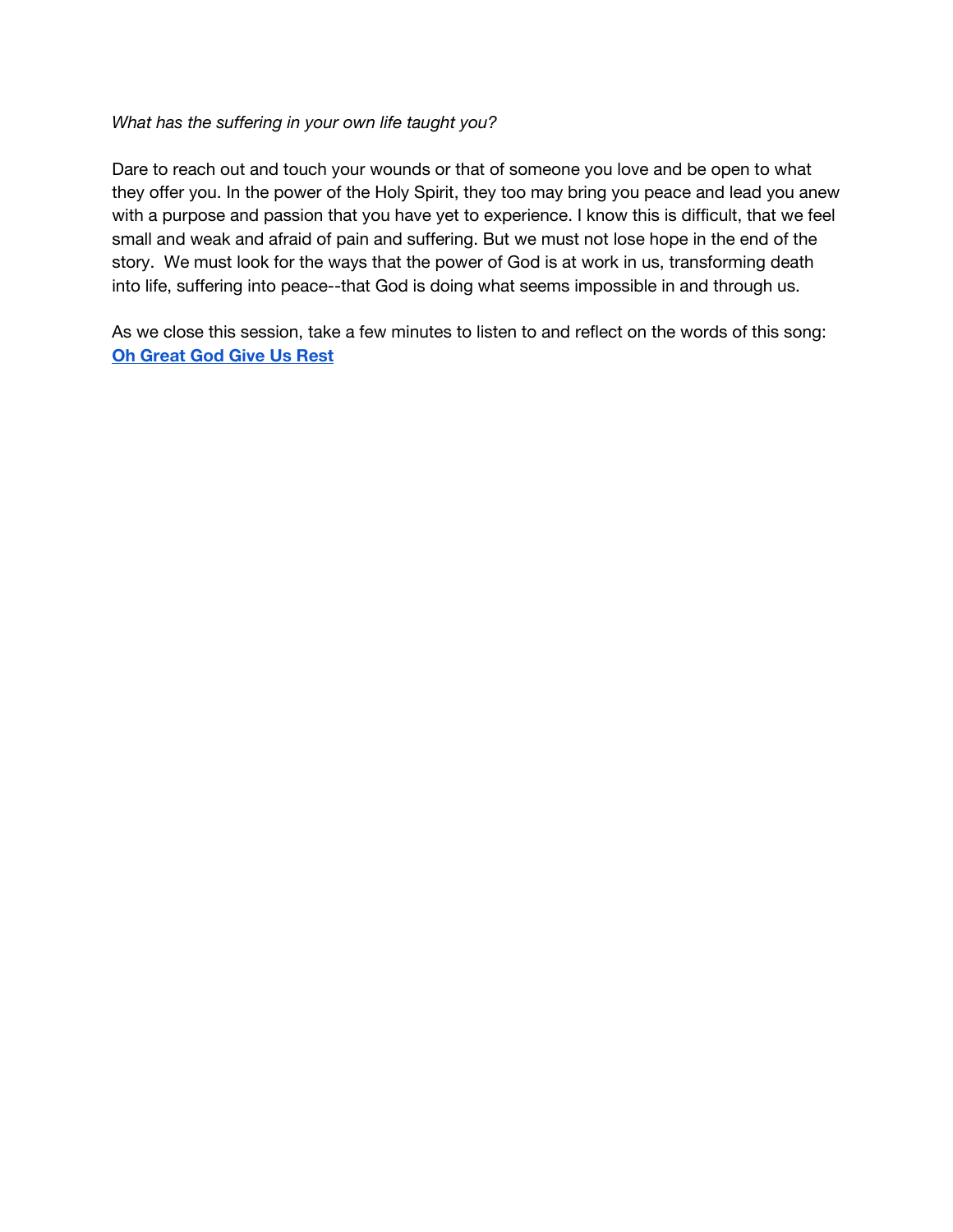

## **Week #4 - Hope Realized by Freddy Rivas Isaiah 53:10b-12 (CEB)**

*To take away the sin and guilt of others, Now the servant will live to see his own descendants. He did everything the Lord had planned. By suffering, the servant will learn the true meaning of obeying the Lord. Although he is innocent, he will make punishment for the sins of others, so that many of them will no longer be guilty. The Lord will reward him with honor and power for sacrificing his life. Other though he was sinner, but he suffered for our sins and asked God to forgive us.*

#### **Into**

Hope realized – Abraham is promised that through him the families of the earth will be blessed, and his wife bears a son. Hope realized – Moses leads the people out of the wilderness into the promised land. Hope realized – The people of Israel return home after being exiled in Babylon. Hope realized – Jesus the Messiah delivers people from sin into right relationship with God. Hope realized – The people of God live in joy with the promise that we will dwell with God forever. Throughout the Scriptures, God gives messages of hope and allows hope to be realized in a tangible way for his people.

Yet, we forget that when hope is realized, it follows a long journey of challenges, suffering, and perseverance. We find ourselves in the same place – on a difficult journey that ultimately, no matter how agonizing the path, ends with hope made real. This Scripture reminds us that a hope fulfilled follows a long process of sacrifice by the servant.

How long have we waited for hope to be realized in our lives? How many obstacles and challenges do we face as God's people on the road to hope fulfilled? During these times of waiting, people will often say, "Our timing is not God's timing." But what is better to say is this: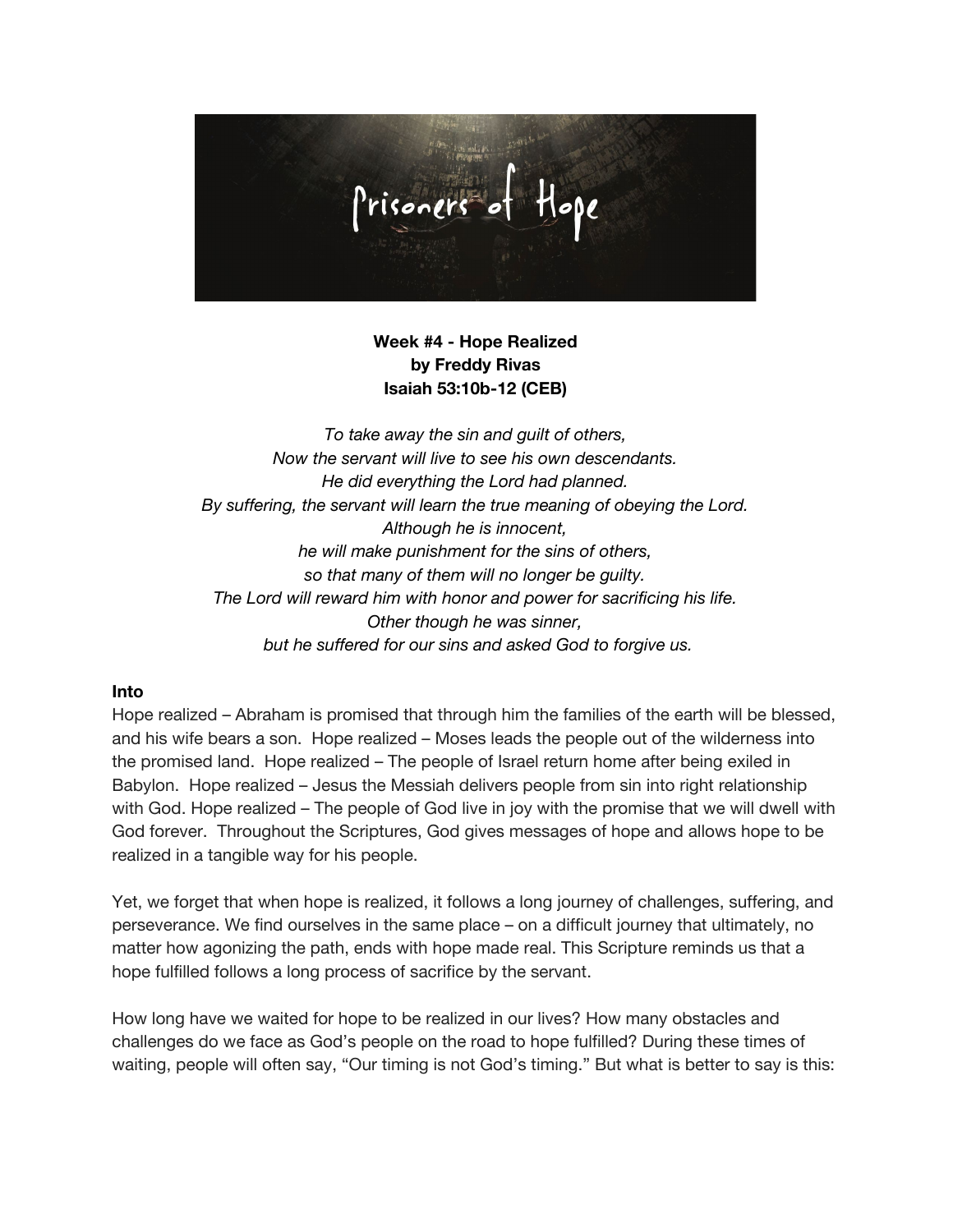No matter where we are in the journey, God's ultimate desire is for hope to be realized in our lives.

## **Through**

Throughout this study on Isaiah 53, we have considered the faithfulness of the Suffering Servant: We asked ourselves if we will open our ears and hear; we saw the agony of the Servant; now the chapter builds to these closing verses where we discover God's hope realized and received because of the faithfulness the Suffering Servant. Out of the ashes of great sacrifice, we see the realization of a hope for all (v. 11).

The Servant brings victory! This is announced in the description of offspring, long life, and the completion of God's plan. The road was marked with pain, but now God works redemption through the sacrifice of the Servant. There was anguish, but now God brings light, as the Servant carries the sin of all.

Who then is this Suffering Servant? The people of Israel, or perhaps a king? Turning toward the New Testament, we discover that the actions of the Suffering Servant are the same as the actions of Jesus Christ. His obedience to death on the cross brought forgiveness and hope that sustains us. No matter where we find ourselves, Jesus's work reminds us that hope and redemption are the final words.

## **Discuss:**

- Reflect on a time when you saw God's hope realized. How did you celebrate? Do you have a story of God's faithfulness to share?
- Reflect on a difficult time in your life; on the journey and then the realization of hope in your circumstance. Why was this season of waiting for hope to arrive difficult?
- In what circumstances now do you wait for God in hope?

## **Beyond**

Read Isaiah 53:10b-12 using the T.R.I.P method of praying the Scripture[1]. Thanks – What is something new that God is offering you in this text? Give thanks! Regret – What is something that is not in alignment with God? Confess to the Lord Jesus Christ. Intercession – Ask God for one specific request in an area that you need hope. Purpose – Ask God to show you a specific action to take based on what he has shown you.

[1] *Daily Texts 2018:Bible Verses and Prayers for Each Day of the Year*. (Alexandria, MN: Mount Carmel Ministries, 2018) 180.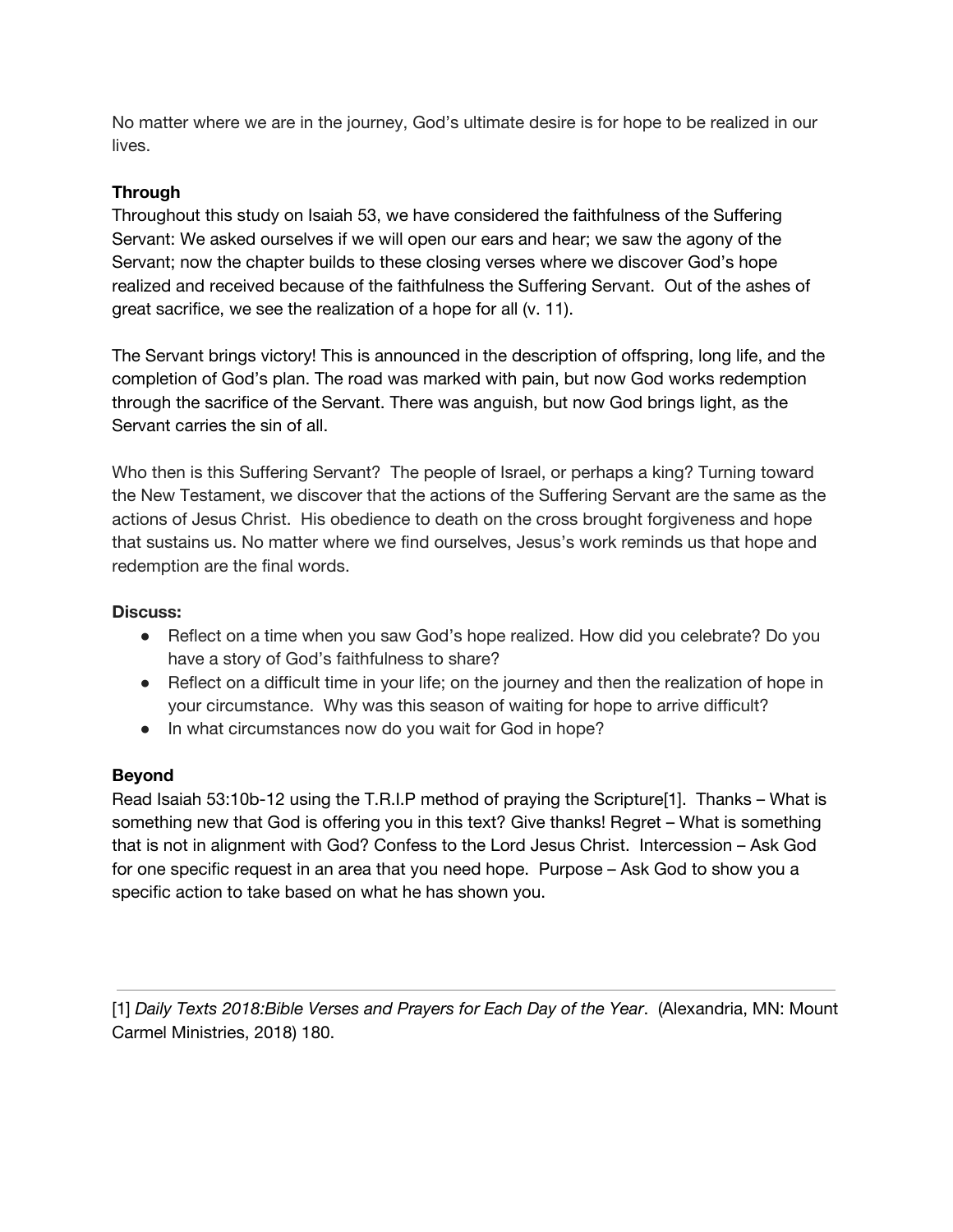

**Devo #5- Hope Shared/Mobilized by Joe Halbert**

#### **Isaiah 53:1-12 (CEB)**

*Who can believe what we have heard, and for whose sake has the Lord's arm been revealed? He grew up like a young plant before us, like a root from dry ground. He possessed no splendid form for us to see, no desirable appearance. He was despised and avoided by others; a man who suffered, who knew sickness well. Like someone from whom people hid their faces, he was despised, and we didn't think about him. It was certainly our sickness that he carried, and our sufferings that he bore, but we thought him afflicted, struck down by God and tormented. He was pierced because of our rebellions and crushed because of our crimes. He bore the punishment that made us whole; by his wounds we are healed. Like sheep we had all wandered away, each going its own way, but the Lord let fall on him all our crimes. He was oppressed and tormented, but didn't open his mouth. Like a lamb being brought to slaughter, like a ewe silent before her shearers, he didn't open his mouth.*

*Due to an unjust ruling he was taken away, and his fate—who will think about it? He was eliminated from the land of the living, struck dead because of my people's rebellion. His grave was among the wicked, his tomb with evildoers, though he had done no violence, and had spoken nothing false. But the Lord wanted to crush him and to make him suffer. If his life is offered as restitution, he will see his offspring; he will enjoy long life. The Lord's plans will come to fruition through him. After his deep anguish he will see light, and he will be satisfied. Through his knowledge, the righteous one, my servant, will make many righteous, and will bear their guilt. Therefore, I will give him a share with the great, and he will divide the spoil with the strong, in return for exposing his life to death and being numbered with rebels, though he carried the sin of many and pleaded on behalf of those who rebelled.*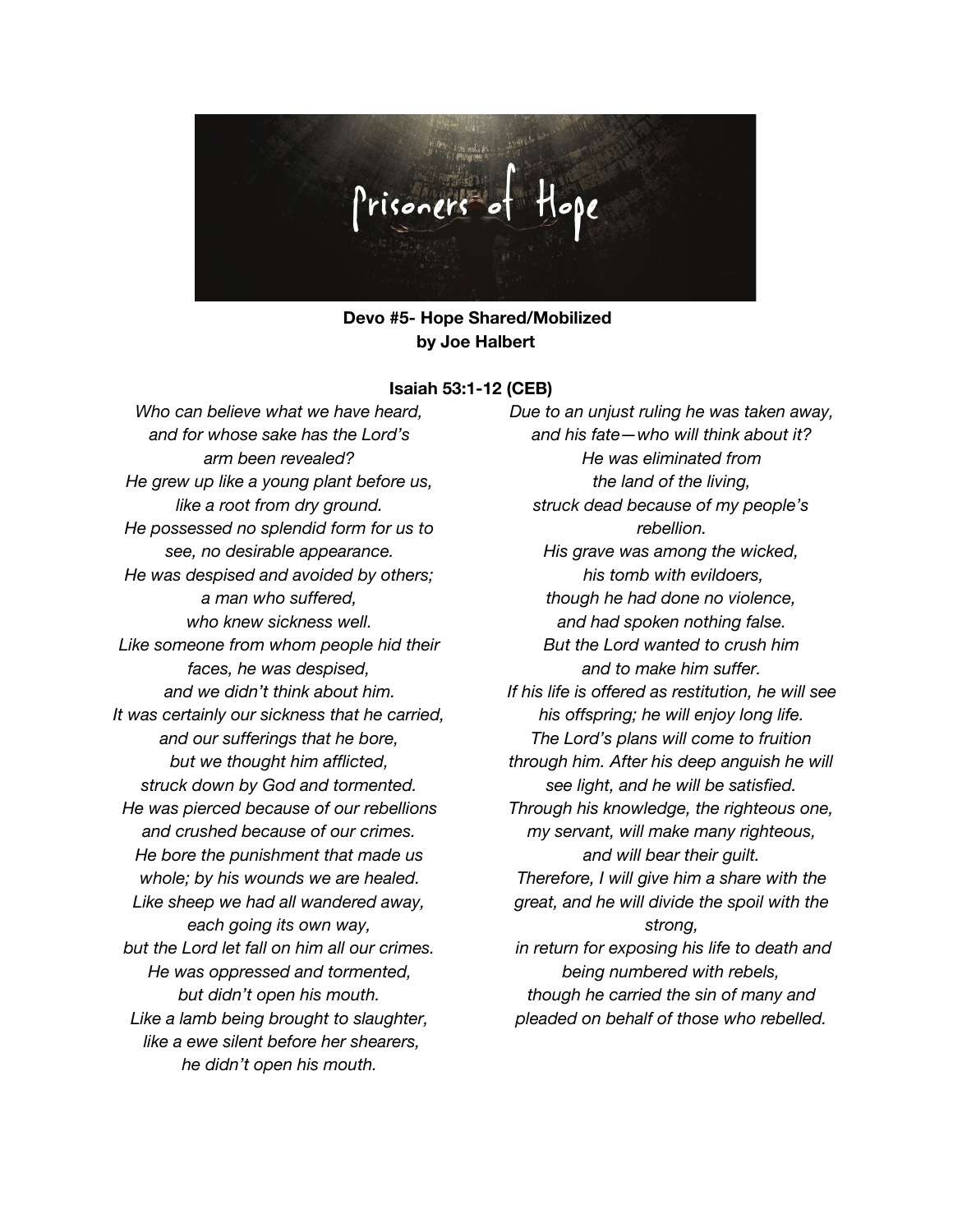Select someone in the gathering to read Isaiah 53 aloud. Make a note of words, phrases, and themes. Though the passage has become familiar, try to be attentive for new and helpful insights.

### **Into**

In the New Testament, the Apostle Paul often spoke of the *"mystery revealed."* To the church in Rome, he wrote of the *"mystery hidden for long ages past.", Romans 16:25-26 NIV*. To the Christian community in the city of Colossae, he wrote "…*God has chosen to make known among the Gentiles the glorious riches of this mystery*…" *Colossians 1:27 NIV.*

At the heart of this text is the mystery of the Servant King. A Suffering Redeemer. One who was pierced and crushed for crimes committed by others. One who willfully laid down their life so that all others might be made whole, complete, healed and redeemed. In the middle of what appeared to be chaos to many, this faithful one gave love and compassion at a level no one could have ever imagined. In the midst of death, new life was born. A hope revealed.

## **Through**

However, in the moments following, this unwavering sacrifice dashed the expectations of those closest to the Servant King. It appeared as though the hope anticipated was now lost. It seemed as though the current suffering and brokenness of the world would have the final word.

But we are reminded in scripture that *"The one who calls you is faithful…" 1 Thessalonians 5:16 NIV.* It is through this faithfulness that redemption reigns.

## **"***If God gives such attention to the wildflowers-most of which are never seen-don't you think that he'll attend to you, take pride in you and do his best for you? Matthew 6:40 MSG.*

The Suffering Redeemer came that "you may have life-a full and abundant life." He came in the flesh so that you might better understand what it truly means to live for and to be loved by the Heavenly Father.

In this text, Isaiah was writing to a people that Zephaniah referred to as, "Prisoners of Hope." A people who looked at their own lives and wondered, "God is this all you have for me? We are strangers in a strange land. Is there any hope? Is there any way out?" Thus, enter the Suffering Redeemer. A great King. One who would willingly come to experience what they experienced and feel what they felt. One who would be present in their suffering.

If you are reading this and experiencing suffering, don't ignore it. Don't forget that the Servant King is with you. He is present. He is here to bring hope and draw you into a deeper relationship with himself. Know that suffering isn't the end of the story. Just like the exiles who were suffering in Babylon, God has plans to prosper you and not harm you. He is creating in you a posture of searching for Him with all of your heart.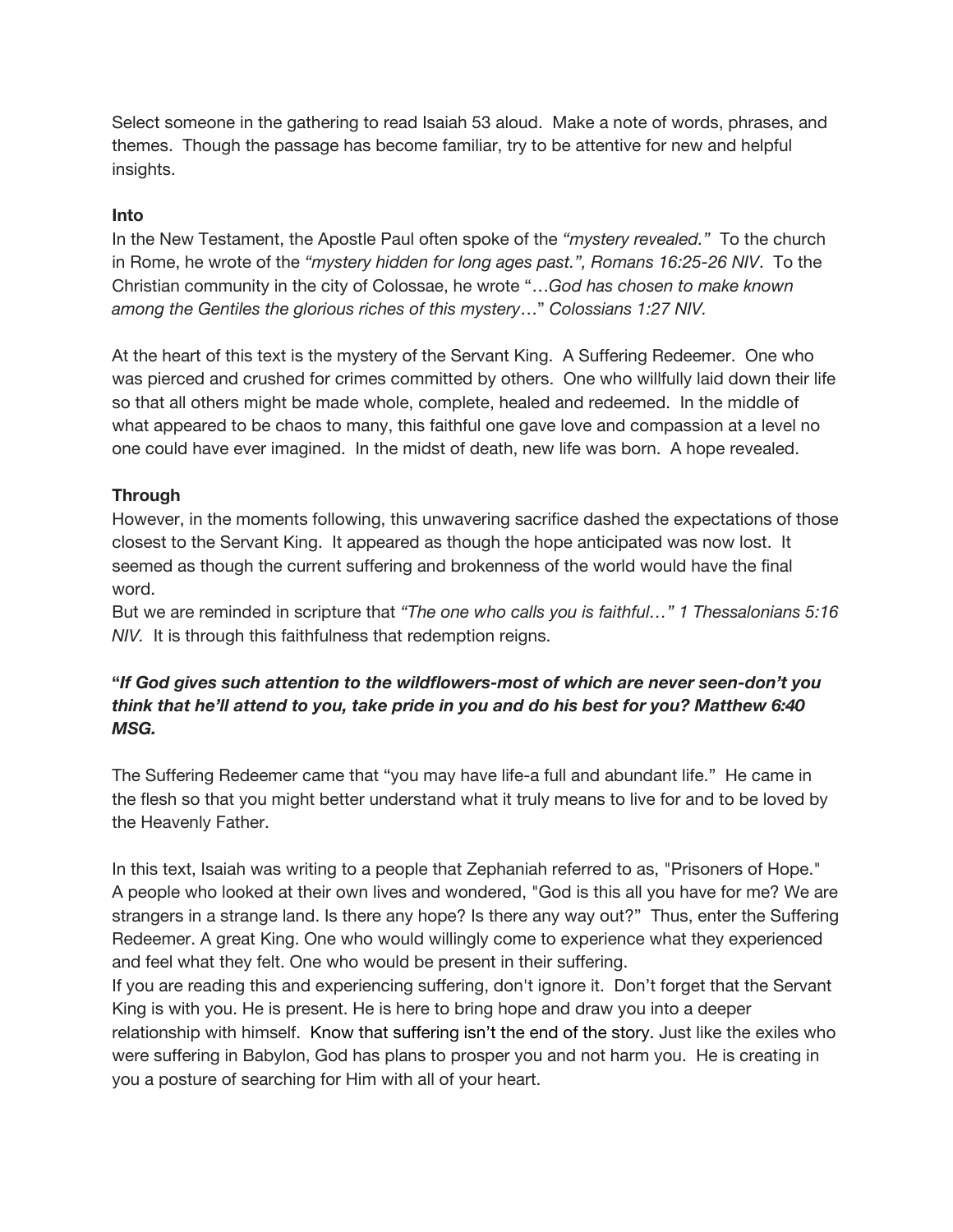In recent weeks, we have reflected on the ways that God is doing something new in our lives. We have taken the time to reflect on things that may not be in alignment with where God would have us to be. Through this study, we have been encouraged to confess those things to the Lord and to seek change. *"Anyone who belongs to Christ is a new person. The past is forgotten, and everything is new. 2 Corinthians 5:17 NIV.* We have also taken time to discuss obstacles and challenges that may come our way.

Understanding that the Christian life is not afforded a "get out of suffering" card, instead, it is a trust relationship, a pressing into the hope only found in Christ. *"We have this hope as an anchor for the soul, firm and steadfast." Hebrews 6:9 NIV.*

In "A Farewell to Arms" Ernest Hemingway writes "The world breaks everyone and many are strong at the broken places."

## *"Because of the Lord's great love, we are not consumed, for his compassions never fail. They are new every morning…" Lamentations 3:22-23 NIV.*

In the world around us, we may feel at times like we are in a sea of the multitudes, un-noticed, isolated and left to figure things out on our own. But we must be reminded and remind one another that God cares and that He pays attention.

*Psalm 139:7-12 NIV. Where can I go from your Spirit? Where can I flee from your presence? If I go up to the heavens, you are there; if I make my bed in the depths, you are there. If I rise on the wings of the dawn, if I settle on the far side of the sea, even there your hand will guide me, your right hand will hold me fast. If I say, "Surely the darkness will hide me and the light become night around me," even the darkness will not be dark to you; the night will shine like the day, for darkness is as light to you.*

## **Discuss**

- Think about what the Suffering Servant went through on your behalf. Even if you were the only one alive, do you believe that he would have still made the ultimate sacrifice? Why?
- **●** Consider Luke 15, "doesn't he (Jesus) leave the ninety-nine in the open country and go after the lost sheep until he finds it?" How does that make you feel? Have you received